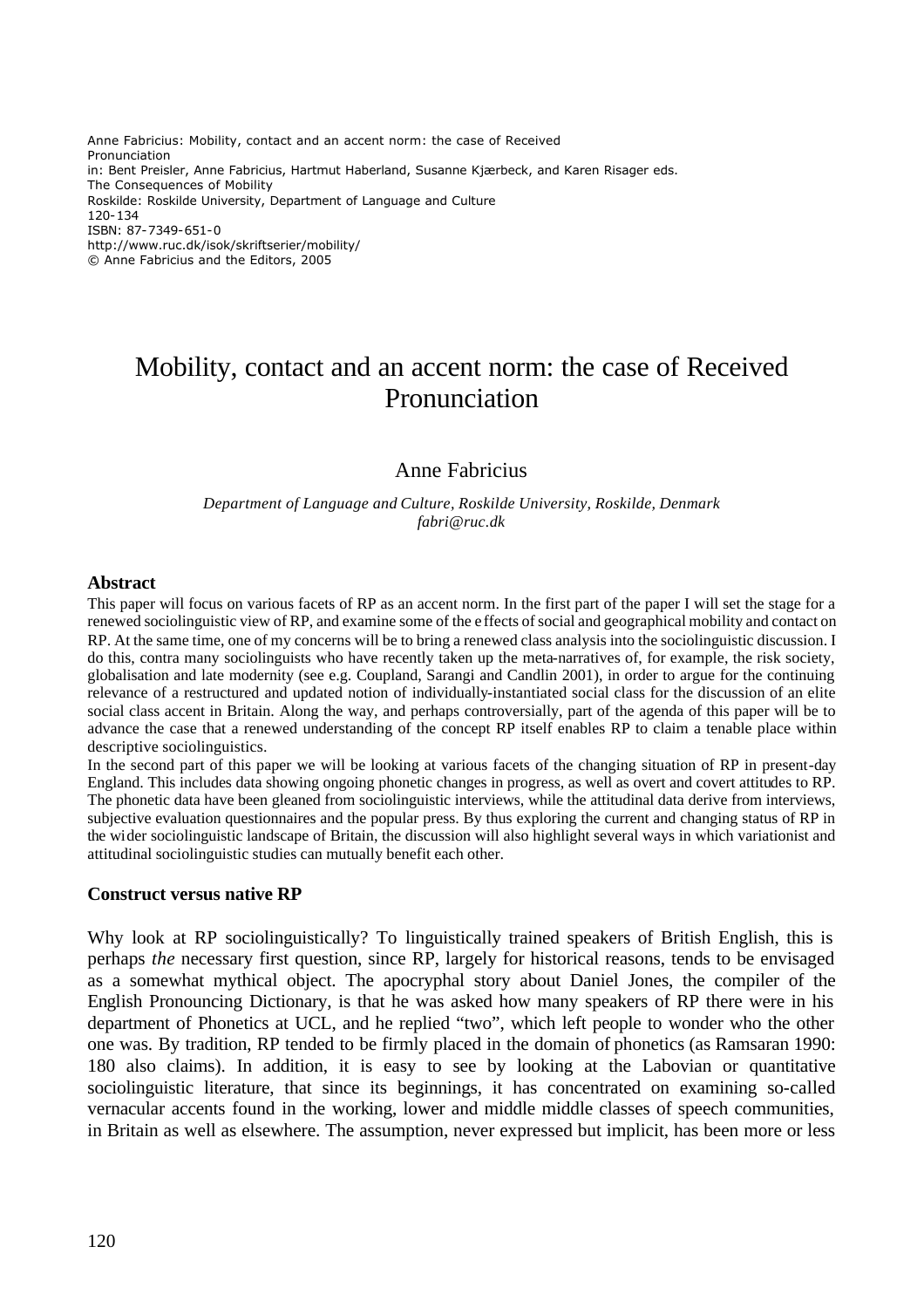that RP speakers were unsuitable or uninteresting as objects of sociolinguistic study, or that RP was solely to be regarded as an idealised model not locatable in the real world (see further below).

But surely, even banally, like all other members of society, RP speakers are part of a speech community. By definition, they will probably not ever be the point of origin for changes from below, but that does not mean that they will never participate in linguistic change. We actually know very little about the progress of sociolinguistic changes in that part of the community. I suspect that various assumptions about RP speakers have also precluded them from sociolinguistic studies. These include notions that the search for the vernacular is most 'genuinely' carried out in other parts of the community, that people of this kind are inaccessible, or that their generally high levels of education make them unreliable as naïve linguistic subjects. In one of the few studies against the general trend, Kroch's work on the upper class of Philadelphia (Kroch 1995), the author experienced greater levels of cooperation from interviewees when they were told that the purpose of the study was speech rather than other, seemingly more risky, aspects of social life. This of course is in contrast to Labov's practice (which has become general) of not revealing the true intentions of the investigator in a sociolinguistic study, for fear of contamination of the vernacular data which is so highly valued.  $<sup>1</sup>$ </sup>

On another level, there is the possibility that sociolinguists' reluctance to tackle RP stems partly from the fact that there is a systematic ambiguity in the term. When the term RP or Received Pronunciation, (which is what the abbreviation stands for) is used, it actually covers two things that I feel must be kept conceptually distinct. First, it refers to the vernacular of those individuals for whom RP is their native variety (by Trudgill's (2002) estimate, around 3 percent of the British population), which I have elsewhere called 'native RP'. Second, it refers to 'construct-RP' the more or less conscious and more or less consistent construct of pronunciation norms and accent attitudes that can be held in people's heads, or presented in pronunciation dictionaries. It includes ideas about how words are 'correctly' pronounced, if that concept is at all relevant to an individual (and it won't be so for all).<sup>2</sup> It also present in statements that linguists sometimes make about what is 'permitted' in RP. (Note that it makes no sense to talk about something being phonetically 'permitted' in a native accent, so the concept of permission must refer to prescriptive attitudes held by individuals). An added complication here is that for people both within the native RP group and for some people outside it, construct RP has had a role as a reference accent. It has also previously had an important institutional role as the accent which dominated on the BBC in the early days of broadcasting. By these definitions then, I envisage construct RP as a far more complicated thing than native RP, separate from it, but with links to it. Native RP is also simpler to access in that it is grounded in a social group, and, we might assume at this point (in the absence of sociolinguistic evidence to the contrary), the process of socially-embedded language change in native RP operates more or less as it does in the rest of the community.

But the way RP is referred to in sociolinguistic studies tends to blur this important distinction between native RP and construct RP, and this has dire consequences for a sociolinguistic understanding of the accent. The fact remains that native RP changes over generations, while

<sup>&</sup>lt;sup>1</sup> See Milroy and Gordon (2003) for a critique of the theoretical construct of *the vernacular*.

 $2$  I would not deny that many people have experienced what Abercrombie (1965) called the "accent bar" first hand, and that antagonism and downright hostility are the natural reactions to what remains systematic accent prejudice. My point is also that this prejudice and its sociolinguistic ramifications are relevant to the sociolinguistic situation under investigation. It is part of the sociolinguistic life and history of the accent, however socially unjust it is.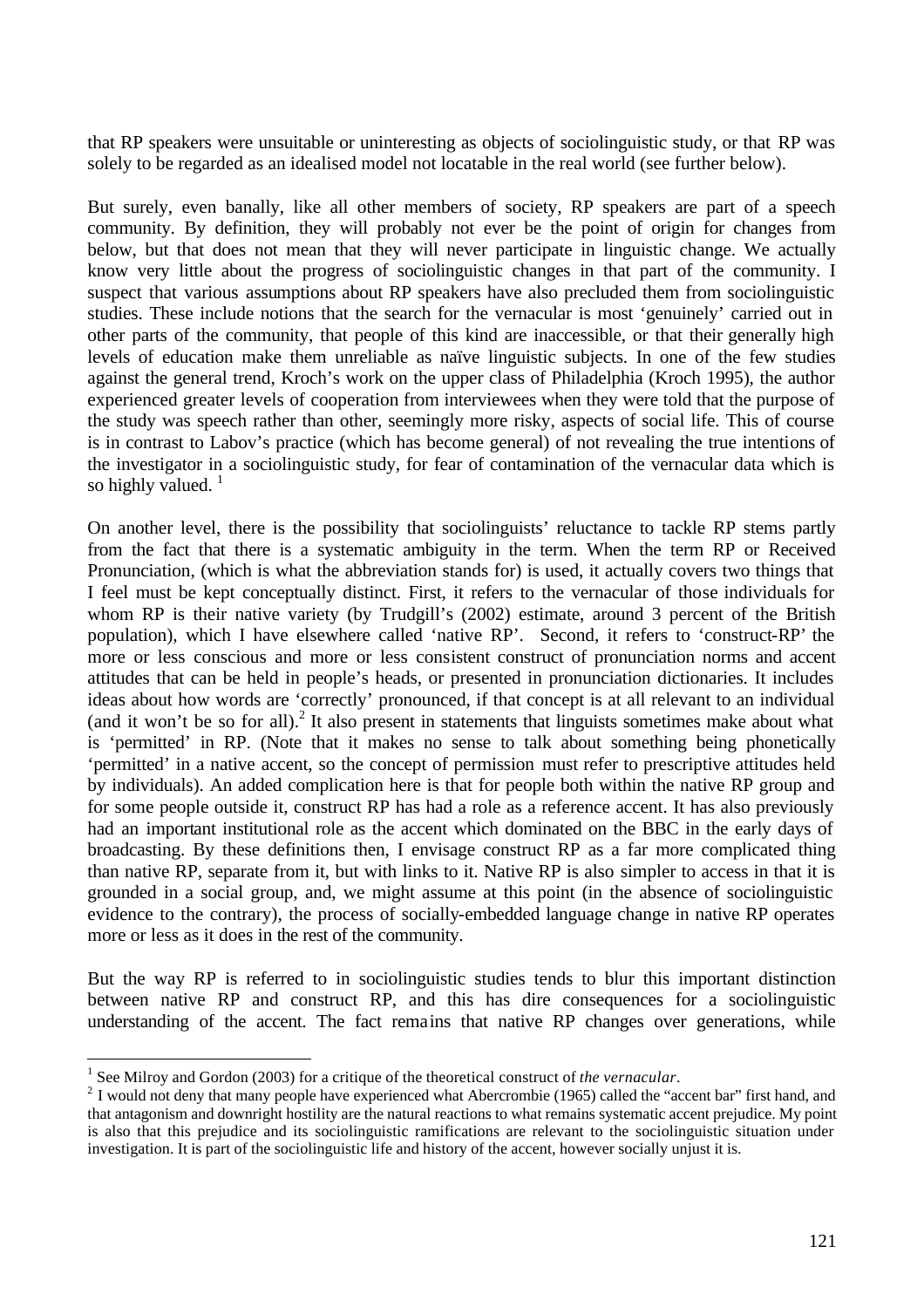construct RP seems to have a tendency to fall behind. One example of this lag can be seen in the interview I recorded in Cambridge in 1997 with a male speaker who had experience of singing in an internationally famous choir; he referred to the choirmaster's wish to keep *morn* and *mourn* distinct, i.e. retaining the /U/ with schwa offglide which has become obsolete in younger native RP. His comment on this is:

S: that's the thing, it is, singing in a choir is a very standardising thing and and in the case of X (college) it's standardising to some vague notion of RP of fifty years ago I think, which is no doubt what our world service listeners want to hear, who knows (M3).

In the specific context that the speaker refers to, RP norms, even outdated ones, still have resonance for at least some speakers. But if the phonetic norms of construct RP are no longer widely cited in the public domain or in the community, and a native RP voice is heard less and less often on radio and TV, the consequence of the conceptual blur between construct and native RP is that laypeople and linguists alike claim that "No-one speaks RP anymore" (see e.g. John Wells' discussion of this in Wells 1997).

We can see this line of thinking in operation in James Milroy's paper entitled "Received Pronunciation: who "receives" it and how long will it be "received"" (J. Milroy 2001). His stated purpose is "to consider the proposition that RP no longer exists" (2001:15). By contending that the linguistic (i.e. primarily the segmental-phonological) characteristics of RP (which we here call 'native RP') are not sufficient to define the accent, he chooses to make its continued 'existence' contingent upon the continuation of the accent's previous high status in the speech community (an aspect which, we have argued here, belongs to construct RP). Thus, he maintains, the idea that the accent is 'received' is central to the accent's definition; here we move definitively into the domain of construct RP. Milroy claims that even though the phonetic forms of RP can still be heard, the social conditions which brought about the accent are no longer the same and that it "is no longer uniquely "received" in the way it used to be"  $(I.$  Milroy  $2001:31$ ).<sup>3</sup> If both claims are true, then the accent both still exists (in a phonetic and phonological sense) and does not still exist (in a social sense). We are left with an RP that is, as Churchill said of Russia in October 1939, "a riddle wrapped in a mystery inside an enigma".<sup>4</sup> The only way out of this paradox, which, as I see it, arises from an analytical choice, has to be that we stringently separate out two senses of the term 'RP', the two senses, which, I have argued previously, make the single term systematically ambiguous (see also Fabricius 2000:29, 2002)

My argument in this paper, then, is that alongside generation-based changes affecting speakers of native RP (and, as Milroy points out, many of the phonological changes in recent times have been due to external influences<sup>5</sup>), social and economic history have had an important influence on the sociolinguistic status of construct RP. As Milroy writes, (construct) RP was always in an unusual

 $3$  This point is not intended to dispute Milroy's excellent analysis of the historical sociolinguistic circumstances (including high levels of middle-class social mobility in the late 1800s), which brought about the levelled variety Received Pronunciation at that time. See further below.

<sup>4</sup> Macaulay (1988) echoes this when he writes: "Certainly linguists should be interested in every type of speech, including the exotic upper-class varieties, but the only way to see them in perspective is through a comprehensive study of the community", in other words, a sociolinguistic study. The label *exotic* I don't subscribe to, but I would suggest that Macaulay's ire against RP is actually against construct RP, and native RP is hauled along in its wake. Macauley's reference to RP as an 'idealization' indicates that he is thinking of construct RP without having made a distinction between it and native RP.

 $<sup>5</sup>$  It is not relevant here to discuss Milroy's arguments about internal and external change to a language variety.</sup>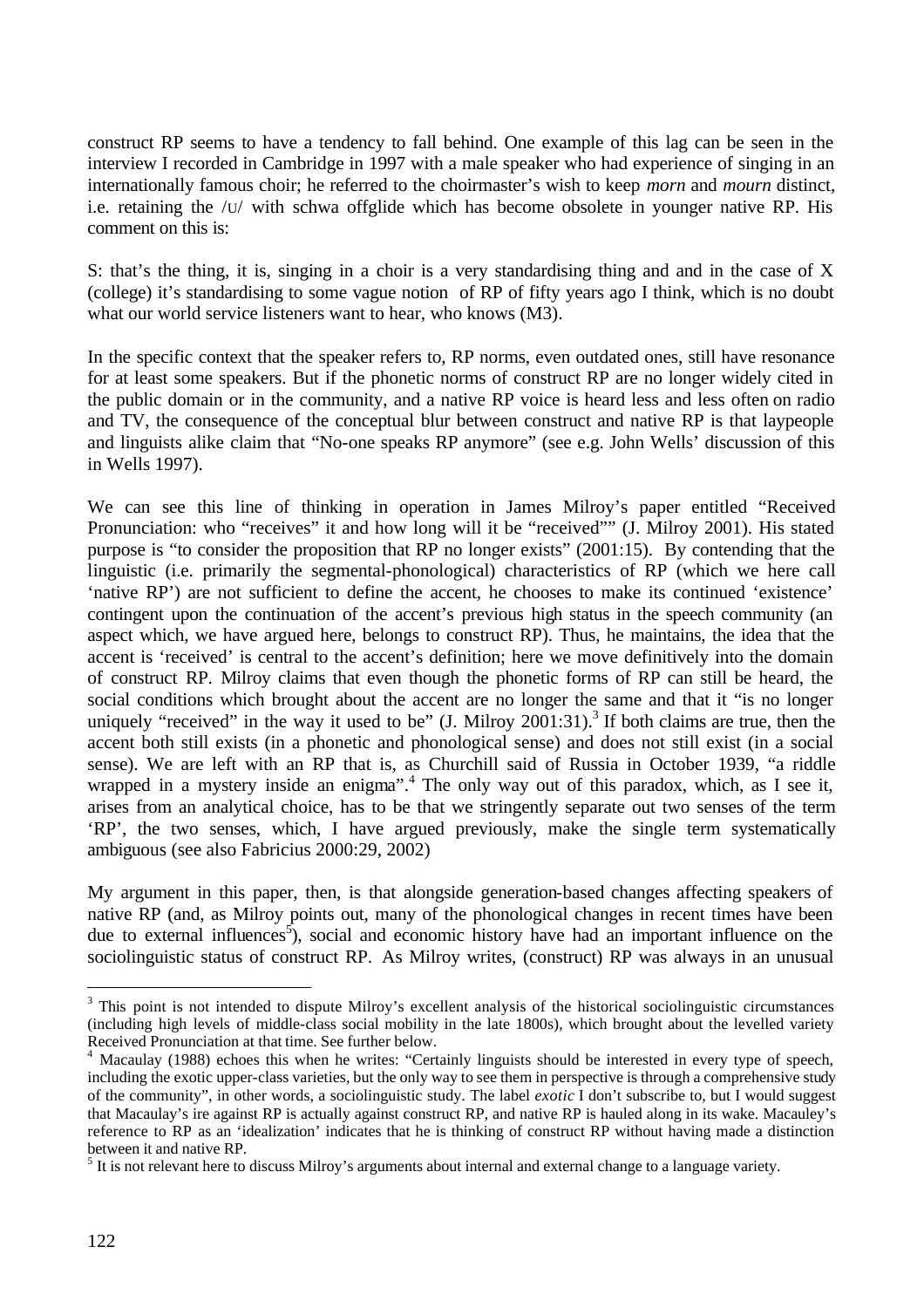position as a standard accent, since it did not ever have general acceptance by the population, one feature that standard accents are generally expected to have (2001:16). In the social conditions under which it came about, in the late 1800s, it was the result of the cloistering of generations of boys (and to some extent, girls) in boarding school establishments, where accent levelling operated alongside a conscious teaching of pronunciation norms, so that the accent which emerged could be seen as a badge of educatedness, functioning as a 'gatekeeping accent', admitting those who were qualified for the many new Civil service and military positions that the British Empire demanded (Milroy 2001:20-21). Milroy argues convincingly that RP (of both kinds) originated in an era of "a high degree of upward social mobility" in the nineteenth century, as a result of the expansion of the public school sector and its opening to members of the newly-prosperous middle classes of the time (also documented in Mugglestone 2003).

Milroy's claims about the present status of construct RP are also highly relevant here. Milroy (2001:25) notes that exclusive attitudes to accent do remain in Britain, but have retreated in the face of the empirically verifiable fact that RP is no longer the only 'accent of the educated' or 'literate', following expanding access to university education since the 1960s. Its specially-marked status as the marker of educatedness is thus in terminal decline, and changing media practices in admitting other accents to the domains which were once denied to them (news reading on the BBC, for example) reflect that fact. At the same time, a 'levelled Southern British English' variety, now generally known as Estuary English, is advancing to the point of becoming a mainstream accent, becoming more and more commonly heard in the media.

The evidence thus points to the erosion of 'construct' RP's status as a "standard" accent; as an accent it is no longer aspired to, or used as a reference point to the same extent as previously. However, I would contest that native RP is still an elite accent, in the sense that it belongs to a group who are undoubtedly an economic and social elite, albeit not the only such elite group in Britain. I would also contest that 'construct' RP still has resonance in some parts of the British speech community, albeit not for a large group or a majority group, by any means. In the following sections, I will suggest elite accents persist as a result of elite social distinctions based on education. Furthermore, the claim is made that the much-touted classless society is to some extent ideological rather than socially real. Classlessness is not all that the term implies.

## **Social class theory and sociolinguistics**

Adonis and Pollard (1997) is one example of a polemic over the "myth of classlessness" in British society. Their claim is that while the bases of determining social class may have changed, this cannot be the same as the claim that classes have disappeared. Inequalities in access to education, as can be seen in the case of the independent sector, to jobs, and to living standards still exist. In their introductory chapter Adonis and Pollard summarise present-day Britain thus (1997: 10):

Cultural distinctions and nuances remain legion. Accents, houses, cars, schools, sports, food, fashion, drink, smoking, supermarkets, soap operas, holiday destinations, even training shoes: virtually everything in life is graded with subtle or unsubtle class tags attached…And underpinning these distinctions are fundamental differences in upbringing, education and occupations.

The idea that Britain is becoming a classless society is, according to Adonis and Pollard (1997: 14- 15):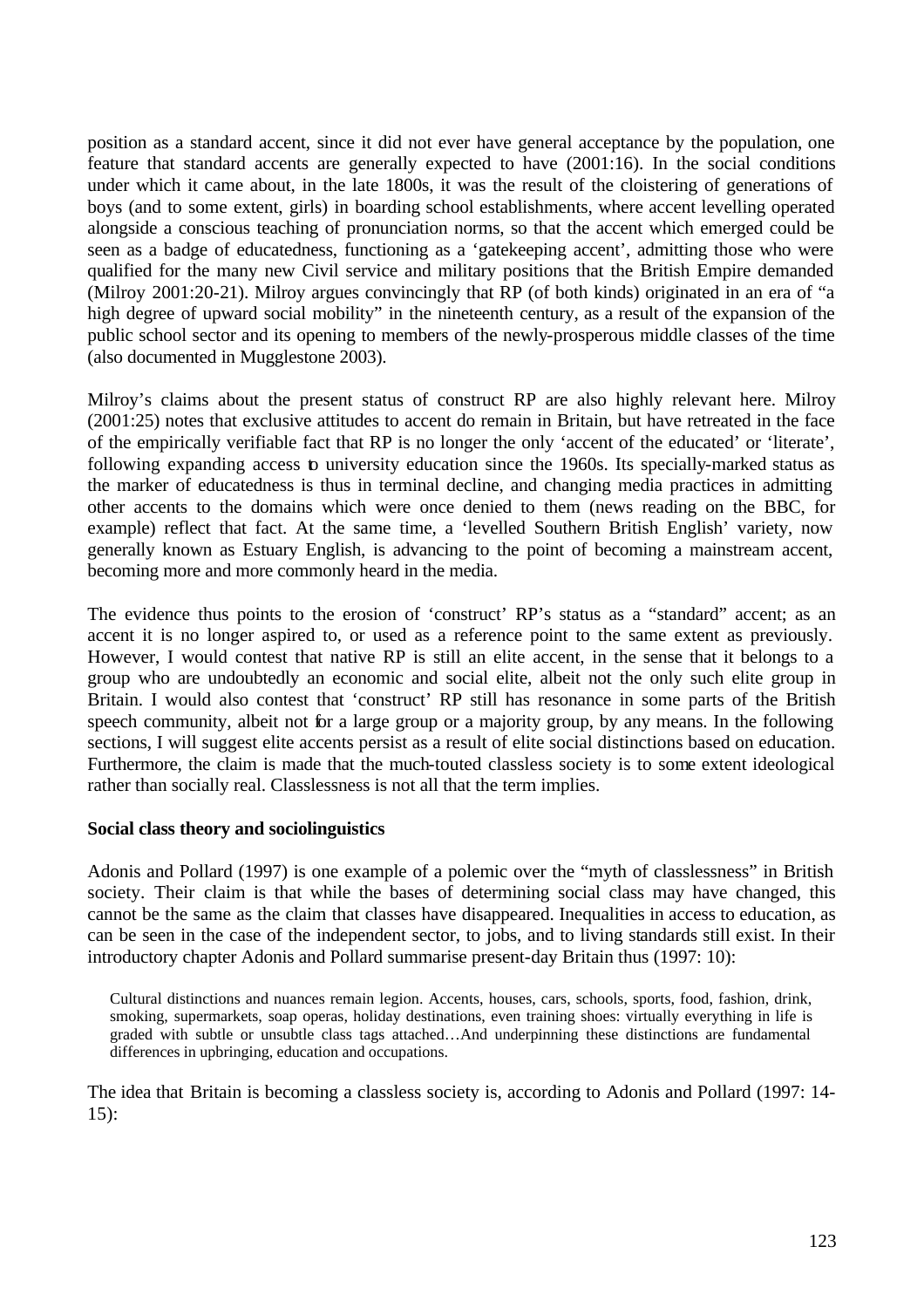a clever ruse to discredit the notion of class divisions without actually denying their existence… The classless society is therefore not a society without classes, but … a meritocratic society providing means for people to advance by ability regardless of class origins.

Adonis and Pollard claim that the goal of a meritocratic or classless society, touted especially by Conservative politicians in the 1990s, effectively glosses over the fact that economicallydetermined segregation into different forms of education still exists, and is a powerful factor determining the ability of talented pupils to achieve. Class differences, they argue, persist most prominently in education, and it is this aspect of their analysis of present-day Britain I wish to focus on here. "Education", they write "is the engine of social mobility, and Britain's, particularly England's, education system does not remotely provide equality of opportunity" (Adonis and Pollard 1997: 36). Educational segregation in Britain begins with the earliest levels of schooling; increasingly, it begins at nursery level, as independent schools open crèches (from age 1½) which act as feeders for their infant schools. The infant schools feed into the independent primary schools from age five, preparatory schools from age 8, and public schools from age 13. Such is the flow through the system that, for example, Eton College's website includes a list of the preparatory schools which have previously sent boys to Eton. The website further encourages parents with boys on the waiting list to keep the school up to date if a prospective student changes preparatory (prep) school (state primary schools don't get a mention at all). Economic advantage is the deciding factor for access to independent education at all stages, scholarships notwithstanding, as Adonis and Pollard emphasise again and again. Finally, at the point of selection for higher education, years of advantage and specialised tutoring have placed independent school pupils well in the race for good university places. The following figures give one example of the continuing disparities of access between the state and private education systems in Britain.

TABLE 1: Five year admissions trend to Cambridge for home/EU students (excluding Overseas and other) by school and college type $<sup>6</sup>$ </sup>

| <b>Year of Entry</b> | State School (%) | Independent School (%) |  |  |  |
|----------------------|------------------|------------------------|--|--|--|
| 2003                 | 1,643(55)        | 1,360(45)              |  |  |  |
| 2002                 | 1,672(56)        | 1,340(44)              |  |  |  |
| 2001                 | 1,458(53)        | 1,336(47)              |  |  |  |
| 2000                 | 1,458(52)        | 1,336(48)              |  |  |  |
| 1999                 | 1,461 (53)       | 1,320(47)              |  |  |  |

These figures show Cambridge entrance rates over the past five years, a period when media attention has at different times focussed on equality of access to the collegiate universities, and, it has to be admitted, the universities themselves have set up schemes to try to even out the differences. While state school rates of admission to Cambridge in the most recent year have reached 55%, this only seems equitable until we compare this with the actual size of the two populations, and consider that only 7% of sixth forms in Britain are from the independent school sector. The collegiate university interview system is generally blamed for this (e.g. by Decca Aitkenhead<sup>7</sup>). The conclusion must be that the school system and Oxbridge education remain segregating forces in British society.

<sup>&</sup>lt;sup>6</sup> Source: http://www.admin.cam.ac.uk/news/press/dpp/2004031201 (accessed 16th March 2004)

<sup>7</sup> *Guardian* 24 May 1999.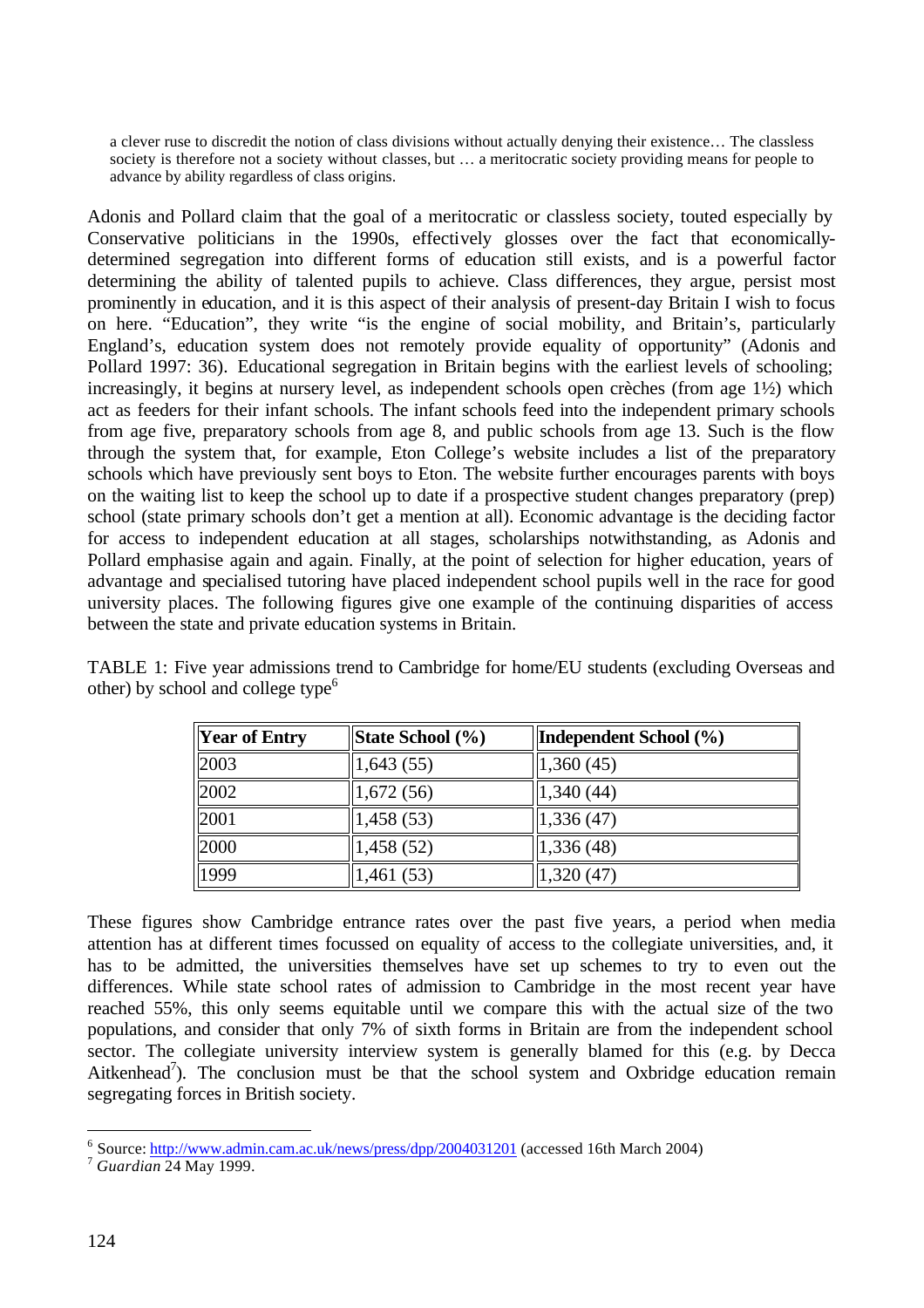If the idea of the classless society is but an ideological ruse to disguise the continued existence of social classes, then what is the status of the concept of social class in sociological theory? To provide a tentative answer here, I will refer to the work of Mike Savage, professor of sociology at the University of Manchester, who argues that the concept of social class still has relevance for sociological theorizing in his book *Class Analysis and Social Transformation* (Savage 2000). While this work criticizes earlier models of class analysis (most notably those of John Goldthorpe and his colleagues), as being technical and arcane, and inadequate for various reasons, he wants to reintegrate social class into sociological theory. Savage argues for an individuated mode of class analysis, a theoretical use of the concept of class which ties it to people's own negotiations around the term in their own lives, thus making class a conceptual link between various "mediated, complex, local and ambivalent social processes" (Savage 2000:149). Superior incomes and job positions are accomplished by individuals, as cumulative processes, and class is thus "instantiated in people's lives" (Savage 2000:150). His claim is further that economic and social inequalities persist in Britain, while class cultures have been transformed. The first transformation lies in the loss of the defining role of the working class in British culture. The working class has lost its "proud independence" as a class of people who mastered a trade. The conditions for the working class have changed so that 'working class' as a positive cultural concept has dissolved or decomposed, remaining only as a "cultural frame", "a ghostly presence at the heart of British culture" in that many people still express identification with "values of ordinariness and unpretentiousness" which are reflections of "anti-elitist and populist connotations that the term has historically possessed" (Savage 2000:155). The working class has instead in reality become the servile class. The second transformation is of the middle class, which has developed from its original 'servile' status, where it was dependent on employers, but promised continuing employment (ibid). For the middle class, the meaning of career and work have changed radically during the twentieth century. The concept of professionalism has become central and "new modes of individualization have come to focus on the self-developmental and transformative capacities of the self" (Savage 2000:156). Traditionally, individuality relied on class position, but now fixed boundaries are no longer enforced, and, Savage concludes, "the individual pursues a project of the self in each new situation" (ibid). The result of this is that those who win the class war come to blur the notion of class itself, or regard it as irrelevant. This of course concurs with the whole debate about the 'classless society', which Adonis and Pollard deconstruct. Social class can now be seen as ambivalent. It is both present in obvious and visible ways but pushed aside and ignored by a middle-class individualized culture. The importance of social class hierarchy (on a vertical dimension) as part of class culture has faded, which can be seen, for example, in the decline of forelock-tugging deference of the lower classes to the upper classes. It can, moreover, be seen directly in the decline of deference to the norms of construct RP, or to speakers of native RP.

But this does not entail native RP has ceased to exist. If we accept the evidence of network-based sociolinguistic analyses (e.g. L. Milroy 1980), then it seems clear that some distinctive features of speech can probably still be found in public-school circles, given their persistent social exclusiveness, at least during the period of school and university education. Comments by the interviewees in my Ph.D. study on 'sounding public school' also suggest this (Fabricius 2000:54). As generation has succeeded generation, however, this form of speech has not remained static, as we can see from the well-documented changes in RP in the course of this century (e.g. Wells 1997). I would suggest furthermore that the ideology of the 'classless accent' may be similar to the ideology of the 'classless society', a remaking of traditional class distinctions, this time in speech, so that expressions of individuality depend on a project of individualization which gives space to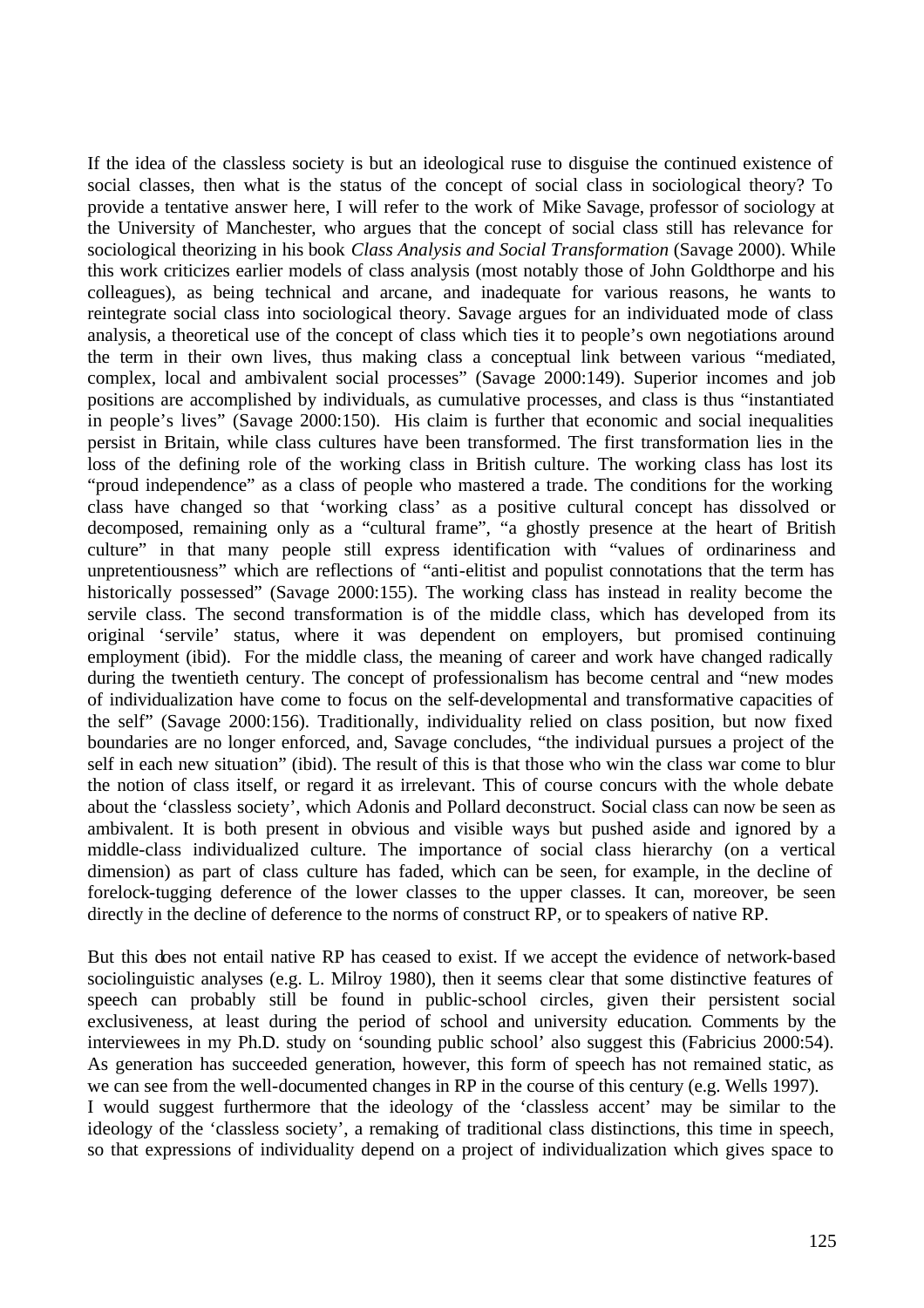other voices. As we have seen, social and economic privilege persist in Britain, and the most natural sociolinguistic expectation would be that linguistic differences reflecting privilege would remain. But the social elite accent now very commonly suggests not only privilege and exclusiveness, but also conservatism, arrogance and prejudice. This accent, in other words, conjures up connotations of the old order. Comments in the popular press suggesting that a 'traditional' RP accent can be a distinct disadvantage in some contexts can, I think, be seen as bringing out the new middle class modes of individualisation that Savage discusses, by rejecting an accent which has associations with older forms of individualization based on vertical social class distinctions. In conclusion then, we need a remade concept of social class to understand the decline of construct RP. If accent forms can undergo levelling (as RP has done with accents of the South-East), maybe accent norms can undergo levelling too. One example of this we have already seen, in the decline of the norm about *morn* versus *mourn*. *Whine* /hw/ versus *wine* /w/ has met a similar fate: what was formerly seen as a necessary distinction is now seen as overly fussy and pedantic.<sup>8</sup>

## **Geographical mobility and the breakdown of non-localisability**

We turn now to the concept of non-localisability and its interaction with the increased geographical mobility which has characterised the latter part of the twentieth century. Non-localisability is often cited as a defining characteristic of Received Pronunciation: that RP, while it is a British accent, is non-localisable within Britain. Indeed, it is the one defining characteristic used to separate RP and Estuary English, according to Wells' (1998) definition of EE, which reads: "standard English spoken with an accent that includes features localisable in the southeast of England." In terms of sociolinguistic processes we can see why RP came to be non-localisable: it was formed and promulgated in the non-localisable boarding schools from the 1870s onwards. These schools gathered their intake of students from all over the country, and separated them from local networks and local modes of speaking, with predictable homogenising results.

However, as Milroy (2001) also points out, the social situation which brought about RP is no longer the same. While social mobility is at the centre of Milroy's argument, geographical mobility has also been evident as a driving motor in widespread levelling of previously distinct regional dialects, a phenomenon which has been observed all over the country (Foulkes and Docherty 1999:13). We may ask, then, to what extent has geographical mobility challenged the 'non-localisable accent'?

We will briefly diverge to look at a slightly different conceptualisation of (native) RP's nonlocalisability. In a formulation which places fine-grained phonetic detail in a central position, Nolan (1999:86) explicitly rejects the strong version of non-localisability, characterised as the "common view which refuses to locate RP geographically, and … views it as a non-regional prestige variety". Nolan's definition of RP is (quoted from Nolan and Kerswill 1990: 316): "Received Pronunciation (RP) is the long-established term for the prestige accent of South East England which also serves as a prestige norm in varying degrees elsewhere in Britain."<sup>9</sup>

In this approach, which I find very useful, since it takes account of variation in a way which many discussions of RP do not, Nolan contends that (native) RP forms a phonetic and phonological continuum with local accents in the Southeast. He bases this for example on observable systematic variation in the GOAT vowel (disregarding its special allophone before  $\Lambda$ ). The narrow first element

 $8$  Fashion norms in other areas of life, it should be noted, do the same. The wearing of gloves and hats is one example. <sup>9</sup> As I have argued above, I would prefer to call native RP an elite, rather than a prestige, accent, in the sense that it

belongs to an economic elite.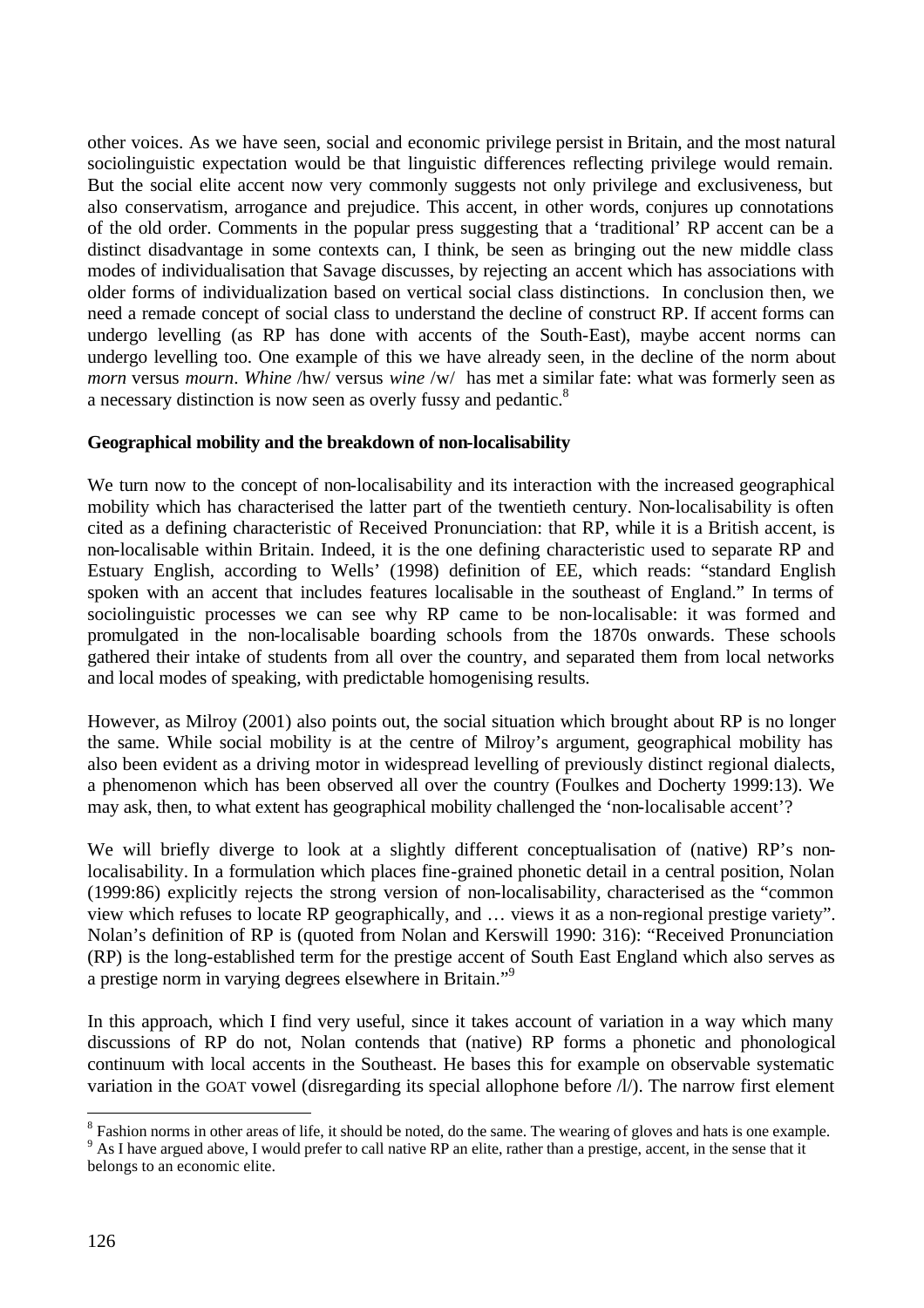of the diphthong in RP (schwa) can be seen as one end of a phonetic continuum "in which increasingly open first elements correlate with decreasing socio-economic prestige (culminating in 'Cockney' [aU]." Nolan (ibid) argues that no such phonetic continuum can be found to link RP and northern varieties of English, where, for example in South Yorkshire, the low prestige vowel would be [U] with schwa offglide, and the more prestigious form for GOAT approaching cardinal vowel 9, similar to RP THOUGHT, "neither of which can be straightforwardly placed on a simple phonetic continuum with the RP form".

Furthermore, Nolan claims that, geographically, because of the socio-economic affluence of the South East,

the majority of RP speakers are in contact with one set of regional varieties, namely those of the London area, and since RP forms a continuum with those varieties, it is not surprising that there should be some parallels between the historical development of RP and that of these other varieties (1999: 87).

In summary then, according to Nolan's conceptualisation, RP and the accents of the south are undergoing similar changes which sweep across all varieties in the region, presumably because of increased geographical mobility. If RP participates in linguistic changes active in the Southeast (or perhaps the South in general in some cases), this may go so far that regionalised varieties of RP can be identified. To mark such a possibility Cruttenden (1994) introduced the term 'Regional RP' as a subvariety of RP, the London version of which he identifies with Estuary English in the sixth edition (2001).

There is some evidence that certain features of younger speakers' native RP do have regional distributions. In my study of the speech of a group of ex-public school students born in the 1970s (Fabricius 2000), I examined rates of t-glottalling (the pronunciation of word-final  $/t$  as a glottal stop). Figure 1 shows the distributions of t-glottalling by speaker's regional origin and phonetic context. The regional analysis is based on sorting the speakers into groups according to where they had lived for most of their lives.



**Interview Style: t-glottalling and region**

Figure 1: Interview style: t-glottalling and region (reproduced from Fabricius 2000:98)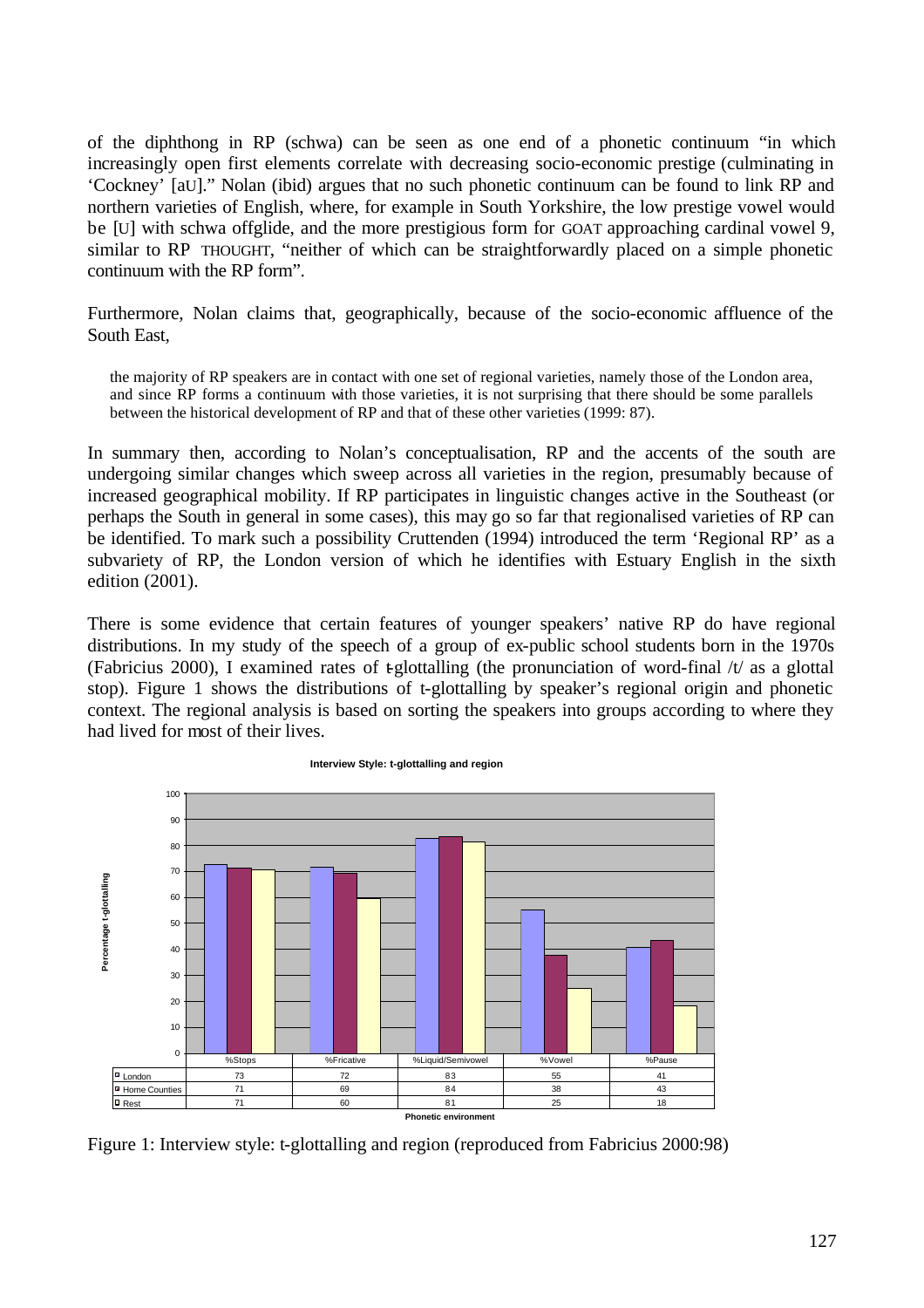If we examine the means (the average value for a group) for each region, we can see that the pattern of variation for the pre-vocalic environment across the regions is slightly different from the pattern for the pre-pausal environment. The results in the pre-vocalic category show a stepwise pattern, decreasing from London through the Home Counties to the rest of England. This pattern does not apply to the pre-pausal environment, where the group average for glottal stop in the Home Counties group is very similar to the value for the London group. To sum up the statistical results (obtained using ANOVA), the London speakers' rates of pre-vocalic t-glottalling were significantly different from the other two regions combined  $(F(1,64)=8.721, p=0.004)$ , while the rest of England group had statistically significant differences from London and the Home Counties together in rates of  $\overline{t}$ glottalling pre-pausally  $(F(1,65)=9.98, p=0.002)$  and pre-vocalically  $(F(1,65)=6.492, p=0.013)$  (for details, see Fabricius 2000:98-103) The relationships for the different phonetic environments across the different regions can be summarised in Figure 2, which uses separate columns to indicate statistically significant differences. Within the pre-vocalic environment, all groups are significantly different from each other, while in the pre-pausal environment the Home Counties pattern together with London, separate from the rest of England. No significant differences were found between the different regions in the pre-consonantal environments.

|        | $\vert$ Consonant: $\vert$ London + Home Counties | + Rest |  |  |
|--------|---------------------------------------------------|--------|--|--|
| Pause: | London $+$ Home Counties                          | Rest   |  |  |
| Vowel: | London   Home Counties                            | Rest   |  |  |

Figure 2 Interview Style: Region and Environment in word-final t-glottalling

In Fabricius 2000, I concluded that high rates of  $t$ glottalling pre-consonantally (around 70% for stops, 80% for Liquids/Semivowels, around 60% for Fricatives) were a stable feature of Interview speech style of all speakers from all regions. If we take a diachronic view of this situation, and consider earlier reports of t-glottalling's distribution (e.g. Wells 1982: 261) to be accurate, it seems that word-final pre-consonantal t-glottalling has completed its spread and is now common for this generation of upper middle class speakers from further afield than the Southeast of England. Translated into historical terms: Pre-consonantal glottalling can be regarded as the 'first wave' of glottalling. The 'second wave' seems to be the pre-pausal category, which in the present analysis shows a significant difference between the Southeastern category and the 'rest of England' category. As we have seen, London and the Home Counties pattern together on this feature, while the Rest of England lags behind. The 'newest' wave of t-glottalling is evident in the pre-vocalic category, where the London-raised public school speakers use pre-vocalic t-glottalling at a significantly higher rate than speakers from other parts of England in less formal styles of speech. (but see also the discussion of this hypothesised spread of t-glottalling in Straw and Patrick 2002).

We can now return to the concept of non-localisability and discuss it in the light of these sociolinguistic results. Non-localisability, as we have shown through the quantitative sociolinguistic analysis presented here, can be tested empirically: by asking whether the speakers from the same social group but different regions show significantly different results. The regionalised results for tglottalling in native RP suggest that RP is indeed regionalising at a micro level. In the interview speech analysed here, word-final pre-consonantal t-glottalling is a non-localisable feature. Wordfinal pre-pausal t-glottalling is approaching non-localisability, but has not moved significantly further than the Home Counties. Word-final pre-vocalic t-glottalling occurs in the speech of all speakers in the sample; but  $t$ -glottalling in this position at a significantly high rate (over 50%) is a localisable London feature.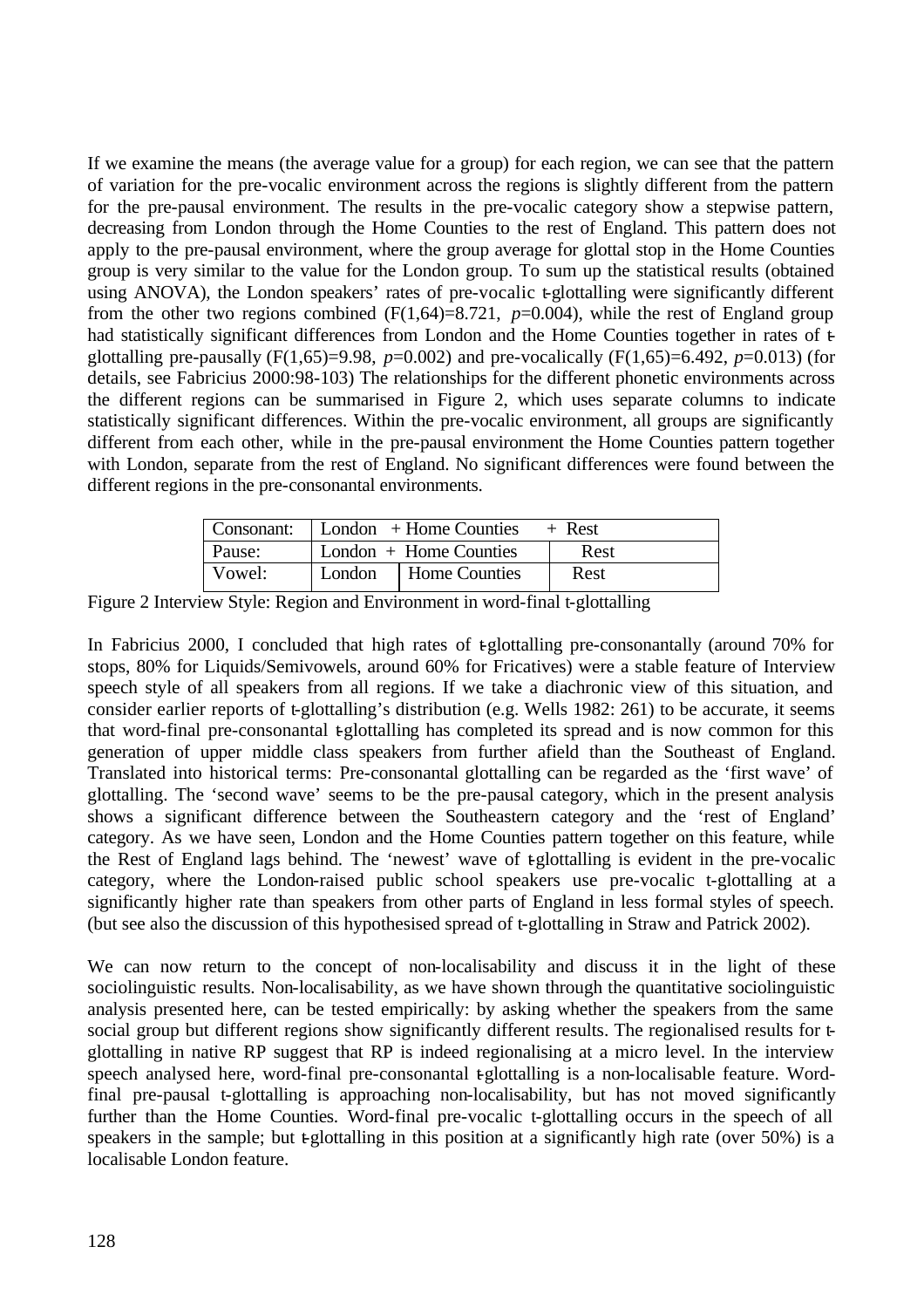## **Construct-RP at the micro-level**

We move now from considering native RP at the micro-level to examining construct RP at the micro-level. In this section, I will illustrate some of the ways in which norms of speech are created, expressed, and negotiated. The first example consists of two spontaneous comments from an interview recorded in 1998, which give some instances of normative behaviour and a clash between generations as to notions of correctness or appropriateness:

I: um did your mother and father ever talk about um the way that you spoke as a child R: yes… not so much me as the other two [younger siblings] cause the other two used to glottally stop all the time so they'd go 'wha''[glottal stop] and my mother'd go 'what' [t´] like this

In this excerpt, the interviewee reports on and demonstrates her mother's correction of the glottalled pronunciation of 'what', presenting her mother as using the ejective [t´] (interestingly, not aspirated [th] as the normative model. The mother is of course here following the societal condemnation of glottalled /t/ which has been much reported in the media in Britain (Foulkes and Docherty 1999: 11). However, the interviewee then reports on her own reactions to aspects of her mother's pronunciation, which she feels is overly 'posh' and too reminiscent of 1950s BBC pronunciation:

R: there's sort of a slight backlash going on at the moment my mother says 'yer' she says like he's twenty-three years [j3:z] old and it's like "No, mother, 'year'" [pronounced as in mainstream RP NEAR]

I: so you're correcting her

R: trying to sort of slightly bring this back down to not quite so much like 50's BBC television presenters (…)

Note that the interviewer's comment "so you're correcting her" isn't accepted by the speaker as a gloss of what the daughter is doing here. Rather, the process is characterised as "bringing this back down", from a place which is in some sense too 'high', and thus, I would venture, too 'posh', or too 'snobby'. This type of anecdotal evidence, elicited in interview situations where the focus is on language attitudes, can give valuable insights into changes in norms and normative behaviour.

A second type of anecdotal evidence which concerns the sociolinguistic place of RP is to be found on a more society-wide level. This consists of the kind of journalism on linguistic topics which appears regularly in the media. While such journalists' grasp of linguistics can vary widely, this does not mean that such articles should necessarily be dismissed out of hand by professional linguists. As texts they can be quite revealing of mainstream (and minority) attitudes to language, and thus useful as indicators of the flow of opinion. One example can be found in a feature article by India Knight in the *Sunday Times*, 11 November 2001, available online on the Estuary English page at http://www.phon.ucl.ac.uk/educres.htm. Knight's essay was spurred by the Glaswegian Speaker of the House of Commons, Michael Martin's sacking of his secretary, Charlotte Every, 38, on the grounds that her accent 'got on his nerves'. Ms Every, as a speaker of RP, was characterised as speaking like a 'Sloane Ranger' (the 1980's term for what could be characterised as *advanced RP* in Gimson's terms).

On the basis of this, Knight claims that "political correctness has sprung to the rescue of every single kind of accent", except her own, that people will "laugh like drains at the absurdity of public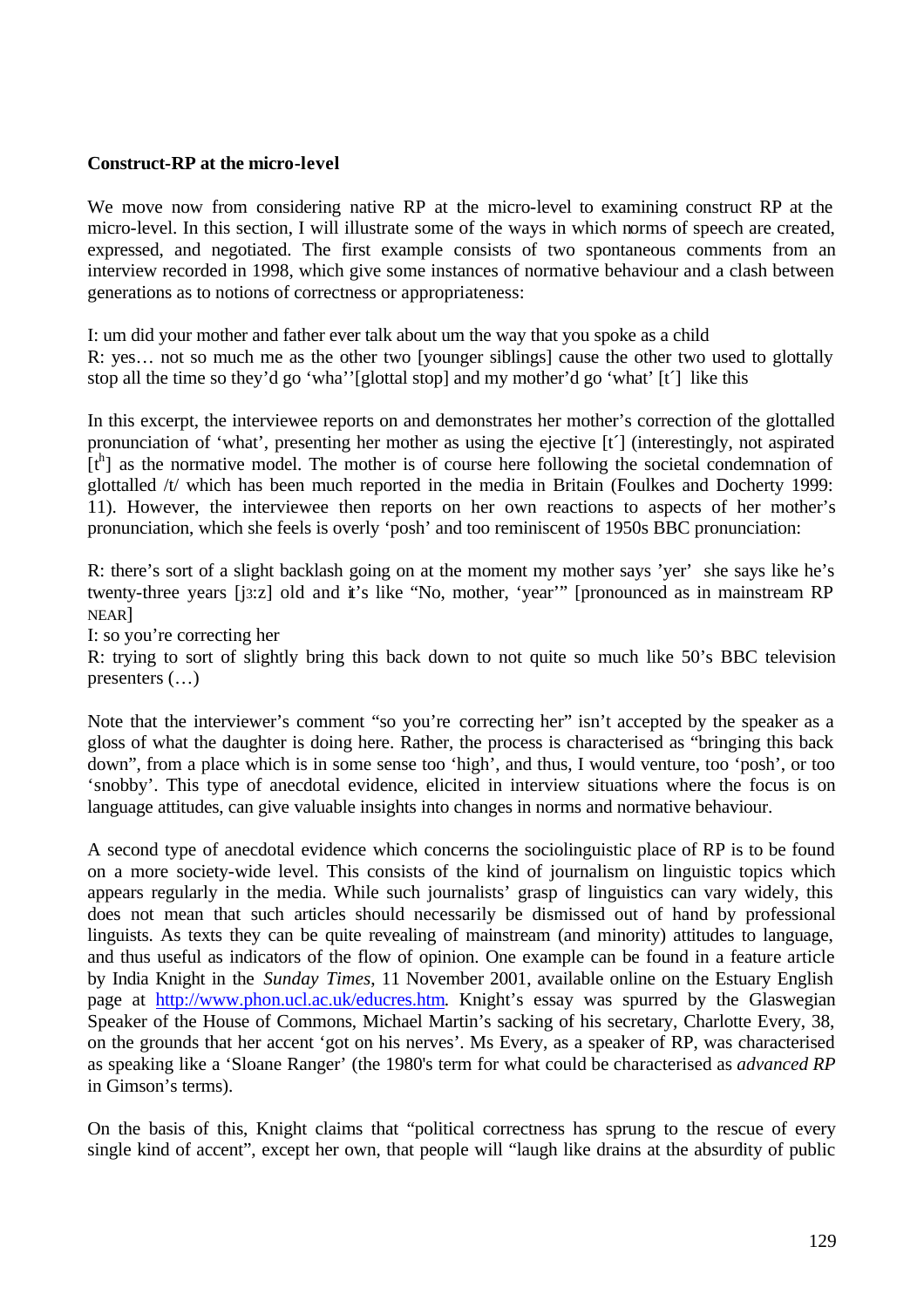school voices", while regional accents are defended, she claims, on the grounds that "it's terribly important to maintain this kind of regional linguistic diversity". This 'inverted snobbery', according to Knight, has led (advanced) RP speakers to adopt a habit of "drop[ping] the accent a notch or three" in certain circumstances, mainly because "speaking properly is more trouble than it's worth". She then lists a series of assumptions which are made when people hear an RP accent:

you are immediately viewed with hostile suspicion, the implication being you are probably some ghastly plummy nob, your very existence confirming the fact that there are still people who sneer down their long, wellbred noses at the plebs. You are also viewed with defensiveness … and with mistrust…

These character traits, cleverness, snobbishness, lack of social skills and untrustworthiness, are immediately reminiscent of typical responses to RP accents in language attitude studies in the 1970s and 1980s. For India Knight, these reactions are "moronic in their predictability", with the result that:

we Sloane-speakers have become a fraudulent, beleaguered minority, pretending to be something we are not every time we open our mouths…To the rest of the world, though, we are the proud(ish) possessors of the only accent in Britain that is still an albatross.

India Knight, however, is not the only RP speaker to feel put upon in this way. Boris Johnson, an Old Etonian, editor of the Spectator, and vice Chairman of the Conservative Party, claimed in 1999 that he had been sacked as a presenter on BBC Radio 4's "The Week in Westminster" because of his accent, which he claimed the radio station deemed to be too 'plummy'. BBC Radio 4 denied that accent had been the factor involved, but the author of the report of this on the BBC website<sup>10</sup> nonetheless consulted Gregory de Polnay, head of voice at the London Academy of Music and Dramatic Art, who offered suggestions as to how to make Boris Johnson's voice more acceptable for radio. These suggestions are framed as a fact box on the side of the page headed "Top tips to become less 'plummy'". Although this 'pseudo-phonetics' is linguistic nonsense, it would not be possible as a piece of journalistic writing unless being 'too plummy' as a concept somehow struck a chord in the public consciousness. That this type of advice should at all be deemed necessary and newsworthy surely indicates a different attitudinal 'place' for such accents nowadays, far removed from the deference accorded to BBC pronunciation up until the 1960s (for discussion of the Boris Johnson case, see also Altendorf 2003:35.)

A third source of information on attitudes towards language varieties comes from the attitude studies which have been carried out in various ways within sociolinguistics since the 1960s, inspired by social psychology, and, more recently, perceptual dialectology (see Garrett, Coupland and Williams 2003). In 2002 I conducted one such study of 'dialect in discourse' in York, using six separate passages of spontaneous speech (three male speakers, three female speakers) as prompts for a group of teenage listeners in three secondary schools. The students were asked to make a range of attitudinal judgments and give qualitative (discourse) as well as quantitative (scale ratings) responses. Transcripts of the four passages are presented in appendix 1, with two RP speakers (H and T) and two regional speakers (E and N). H and E are female, T and N male. This paper will present just a small part of the results obtained. Figure 3 below shows a summary of the qualitative responses given by speakers from three schools in York to the prompt: *Please write down your first impressions of this person.* The data were transcribed in full and grouped into semantic fields, using a keywords approach (see also Garrett, Coupland and Williams 2003). The numbers given in the

l

<sup>&</sup>lt;sup>10</sup> See http://news.bbc.co.uk/hi/english/uk/newsid\_468000/468895.stm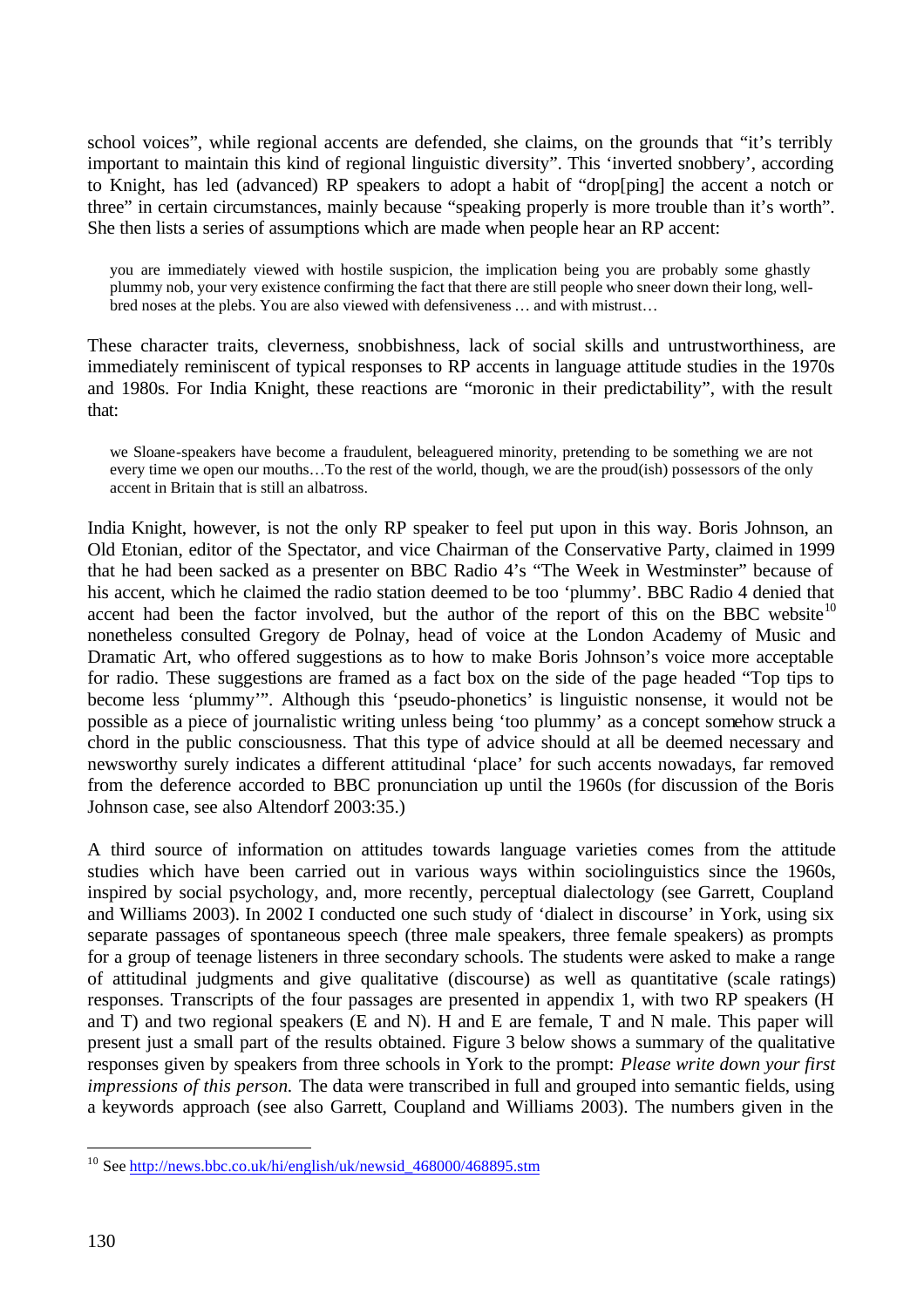chart below show the boys' versus the girls' responses to the four segments of discourse. Each semantic category is presented as a percentage of the total number of counted responses (items such as 'male' or 'young male' were not included in the coding).

|           |         |           |        |             | 5       | 6           |      |          |       |
|-----------|---------|-----------|--------|-------------|---------|-------------|------|----------|-------|
|           | nervous | confident | boring | interesting | average | intelligent | posh | friendly | Total |
| H girls   | 1%      | 4%        | 8%     | 5%          | 0%      | 31%         | 18%  | 32%      | 99%   |
| H boys    | $0\%$   | $5\%$     | 9%     | 8%          | 3%      | 31%         | 17%  | 26%      | 99%   |
| E girls   | 2%      | 2%        | 5%     | 16%         | 8%      | 9%          | 2%   | 55%      | 99%   |
| E boys    | $2\%$   | 3%        | 6%     | 17%         | 19%     | 14%         | 0%   | 38%      | 99%   |
| T girls   | 3%      | 2%        | 14%    | 8%          | 7%      | 25%         | 21%  | 19%      | 99%   |
| T boys    | 1%      | 4%        | 14%    | 8%          | 6%      | 31%         | 19%  | 16%      | 99%   |
| $N$ girls | 2%      | 6%        | 5%     | 16%         | 3%      | 22%         | 6%   | 39%      | 99%   |
| N boys    | 3%      | $1\%$     | $2\%$  | 11%         | 5%      | 25%         | 12%  | 42%      | 101%  |

Figure 3: qualitative responses by sex

nervous and not very confident positive, confident and independent boring and quiet interesting, outgoing, chatty, bubbly, straightforward average achiever, not very intelligent intelligent, well-educated, well-spoken, ambitious posh, snobby, spoilt friendly, relaxed, trustworthy, pleasant

The first four response categories can be characterised as representing different aspects of the concept of 'dynamism', an over-arching category which covers the extent to which speakers are judged as 'dynamic', i.e., interesting, positive, confident, outgoing and independent. The last four (numbers 5 to 8) cover concepts which can be grouped under the label 'superiority', whether this has to do with competence (judgments of 'intelligent' or average achiever) or sociability (posh, friendly) (see Kristiansen 2001 for further elaboration).

The results presented in figure three summarise the categorisations spontaneously produced by the students in judging RP versus non-RP dialect in discourse. The most interesting comparisons come from comparing the voices on the vertical dimension in the table. The categories of 'nervous' and 'confident' do not appear particularly often in the qualitative responses, so it is hard to generalise on these particular traits. The most salient dimension of dynamism appears in the 'boring' versus 'interesting' dimension, where T (the male RP speaker) tops the group as the most boring speaker, a fact which is confirmed in his low placement in the 'interesting' category. The two regional speakers N and E receive twice as many judgments as 'interesting' than the two RP speakers, thereby emerging as more dynamic voices on this particular dimension. Categories five and six reflect judgements along the competence dimension, where E (regional female voice) is marked (especially by the boys) as the average achiever, and considered not particularly intelligent. This reflects comparisons between standard (RP) guises and non-standard guises in attitude studies from the 1970s. T and H are categorised as the voices of 'poshness', while judgements as 'friendly' occur at a high rate for E and N, and slightly lower for H, while T comes at the bottom. We can thus see a range of qualities attributed to the RP speakers, with the interesting result that the female speaker is more often given positive attributes than the male RP speaker. Perhaps this is because a male RP voice elicits stronger establishment associations that a female RP voice and the male voice is thus subject to stronger condemnation. These adolescent evaluations of dialect in discourse show a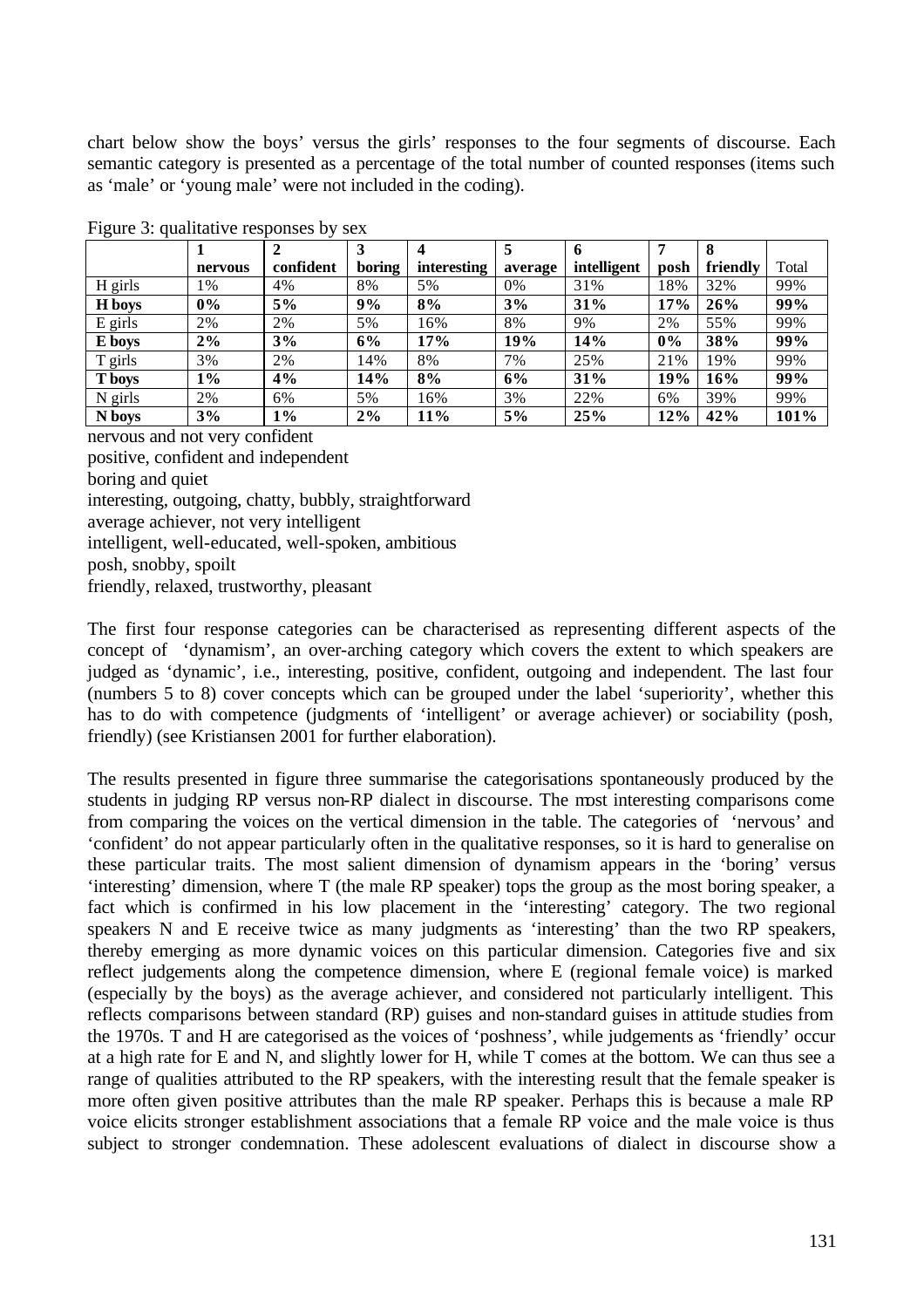continuing link between RP and certain attitudinal judgments, such that RP continues to have associations with poshness, high intelligence and lack of friendliness. As an indication of the 'place of RP' in terms of sociolinguistic status, then, the picture remains more or less the same as thirty years ago. For further details of the study's methods and results, the reader is referred to Fabricius (2005).

## **Conclusion**

To conclude then, this paper has offered several examples which show that it is fruitful to deconstruct the term RP into two separate but related entities, native and construct RP. By identifying and labelling the two facets of the 'accent entity' RP, we can investigate them individually. Changes in construct RP versus changes in native RP in particular demand separate consideration, without a conceptual blur between the two. The Labovian paradigm can be applied to native RP, while investigating change in construct RP requires somewhat different methods and analyses.

By implication, this paper has also raised the question of what constitutes an accent norm. As the paper has suggested, this is a question whose answer is probably just as complex as what constitutes an accent. We have seen in the latter part of this paper that an accent norm can perhaps be represented as a myriad or multitude of individual judgments, comprising a person's individualized ideas about their own or other people's accents as well as culturally resonant norms, as we see in the commentary by India Knight and the attitude study.

In closing then, it is perhaps worth noting that the contribution a sociolinguistic study of RP can make to the paradigm of sociolinguistics may just as well lie within the area of language norms as in the area of language variation and change.

## **References**

Abercrombie, David 1965. R. P. and Local accent. *Studies in Phonetics and Linguistics*. London: Oxford University Press.

Adonis, Andrew and Stephen Pollard 1997. *A Class Act: the myth of Britain's classless society.* London: Hamish Hamilton.

Altendorf, Ulrike 2003. *Estuary English: Levelling at the Interface of RP and South-Eastern British English*. Tübingen: Gunter Narr Verlag.

Coupland, Nikolas, S. Sarangi and C. Candlin 2001. *Sociolinguistics and Social Theory*. Harlow: Pearson Longman. Cruttenden, Alan 1994. *Gimson's Pronunciation of English*. Fifth edition. London: Arnold.

Cruttenden, Alan 2001. *Gimson's Pronunciation of English*. Sixth edition. London: Arnold.

Fabricius, Anne H. 2000.*T-glottalling between stigma and prestige: a sociolinguistic study of modern RP*. Ph.D. thesis, Copenhagen Business School. http://babel.ruc.dk/~fabri/pdfdocs/Fabricius-2000-PhD-thesis.pdf (*Accessed 24 September 2004*)

Fabricius, Anne H 2002. RP as sociolinguistic object. *Nordic Journal of English Studies,* 1(2):355-372.

Fabricius, Anne. 2005. Investigating speech samples as 'dialect in discourse': discourse analysis, phonetics and language attitudes. *Acta Linguistica Hafniensia* 37:81-99.

Foulkes, Paul and Gerard J. Docherty, eds. 1999. *Urban Voices: Accent Studies in the British Isles*. London: Arnold. Garrett, P., N. Coupland and A. Williams 2003. *Investigating Language Attitudes: Social Meanings of Dialect, Ethnicity and Performance*. Cardiff: University of Wales Press.

Kristiansen, Tore 2001. Two standards: one for the media and one for the school. *Language Awareness.* 10(1):9-24. Kroch, Anthony 1995. Dialect and Style in the Speech of Upper Class Philadelphia. In Gregory R. Guy, Crawford Feagin, Deborah Schiffrin and John Baugh. eds. *Towards a social science of language, vol 1. Papers in honour of William Labov*.. Amsterdam: John Benjamins. pp. 23-45.

Macaulay, R. 1988. RP R.I.P. *Applied Linguistics.* 9(2):115-124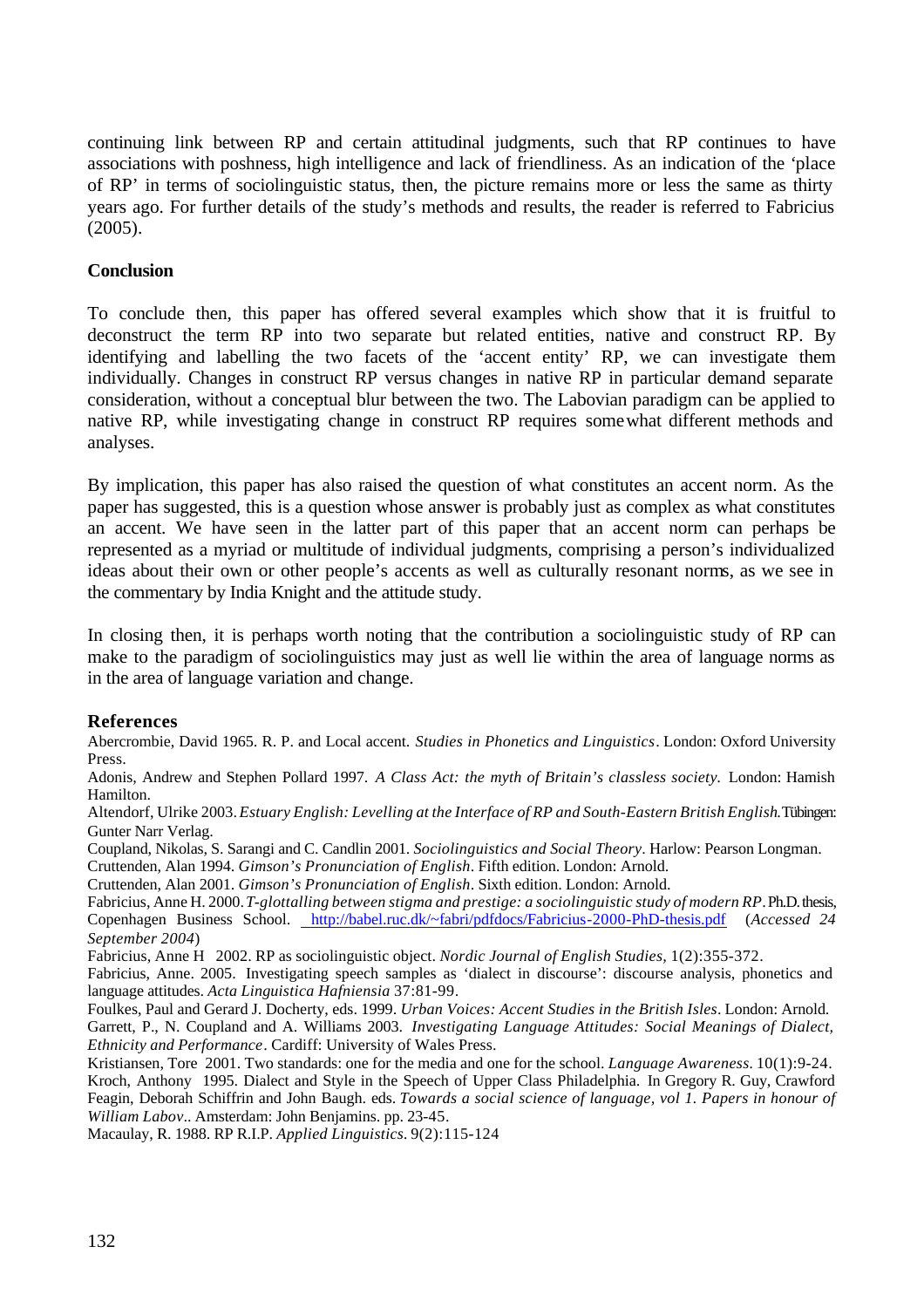Milroy, James. 2001. Received Pronunciation: who "receives" it and how long will it be "received"? *Studia Anglica Posnaniensia.* 36:15-33.

Milroy, Lesley. 1980. *Language and Social Networks*. Oxford: Blackwell.

Milroy, Lesley and Matthew Gordon. 2003. *Sociolinguistics: Method and Interpretation.* Oxford: Blackwell.

Mugglestone, Lynda. 2003. *Talking proper: the rise of Accent as Social Symbol.* Second edition. Oxford: Oxford University Press.

Nolan, F. 1999. The shifting sands of English pronunciation. In: Pilvi Rajamäe, ed. *New Britain: The heritage of the past and the challenge of the future.* Proceedings of the 2<sup>nd</sup> International Tartu Conference on British Studies, University of Tartu, August 24-25 1998.

Nolan, F. and Paul Kerswill. 1990. The description of connected speech processes. In Susan Ramsaran 1990b. 295-316. Ramsaran, Susan. 1990a. RP: fact and fiction. In Susan Ramsaran, ed. 1990b. 178-190.

Ramsaran, Susan. ed. 1990b. *Studies in the Pronunciation of English: A Commemorative Volume in Honour of A.C. Gimson.* London: Routledge.

Savage, Mike. 2000. *Class Analysis and Social Transformation.* Maidenhead: Open University Press.

Straw, Michelle and Peter L. Patrick 2002.(*T*)*-glottalisation among British Anglo and Afro-Caribbean speakers*. Paper presented at *Methods XI*, Joensuu, Finland. 5-9 August 2002.

Trudgill, Peter. 2002. *Sociolinguistic Variation and Change.* Edinburgh: Edinburgh University Press.

Wells. J.C. 1982. *Accents of English*. (3 volumes). Cambridge: Cambridge University Press.

Wells, J.C. 1997. What's happening to Received Pronunciation? *English Phonetics* (English Phonetic Society of Japan). 1:13-23.

Wells, J.C. 1998. Pinning down Estuary English. Abstract for a lecture given in Lund, Sweden, April 1998. http://www.phon.ucl.ac.uk/home/estuary/est-lund.htm (*Accessed 24 September 2004*)

#### **Appendix 1: Transcripts of stimulus texts**

Transcript H (female RP)

It was very it is or was certainly a very very friendly sort of school no sort of hierarchy very (0.7) laid back because everyone did a lot of different things there was very much of an ethos of letting everybody do what they were good at (.) um while at the same time having very high quality teaching and of course very high quality musical education as well because of the whole background so everybody played an instrument I've played in an orchestra since I was seven eight (0.7) and and all sorts of things because again there was a lot of things to do after school so we were always at school until six, six thirty every night I loved it absolutely loved it (.) and my first teacher was was called Miss Perfect she was very a very gifted teacher and very sympathetic while at the same time being (breath) you didn't mess around

#### Transcript E (female regional)

I went to our local um state primary school so it was like in our catchment area from when I was about six seven no I must have been four to five I was quite young for my year (mm hm) so I think I was four when I started um (0.8) yeah and went on till I was eleven which is like what most people do I loved that that was brilliant I've got really good memories about that good friends and everyone lived in the same sort of area so (0.5) it was quite a liberal school really nice *(mm)* and relaxed church school (0.4) so there was quite a lot of religious emphasis but not really orthodox or anything like that just relaxed but a lot of church and things involved *(mm)*

#### Transcript T (male RP)

There's a infants school which was along one very long corridor (.) with a dining hall at the end and classrooms off it and I don't remember a whole lot about that and (breath) which was sort of separated by a magic white line from junior school (.) the magic white line was the line you weren't